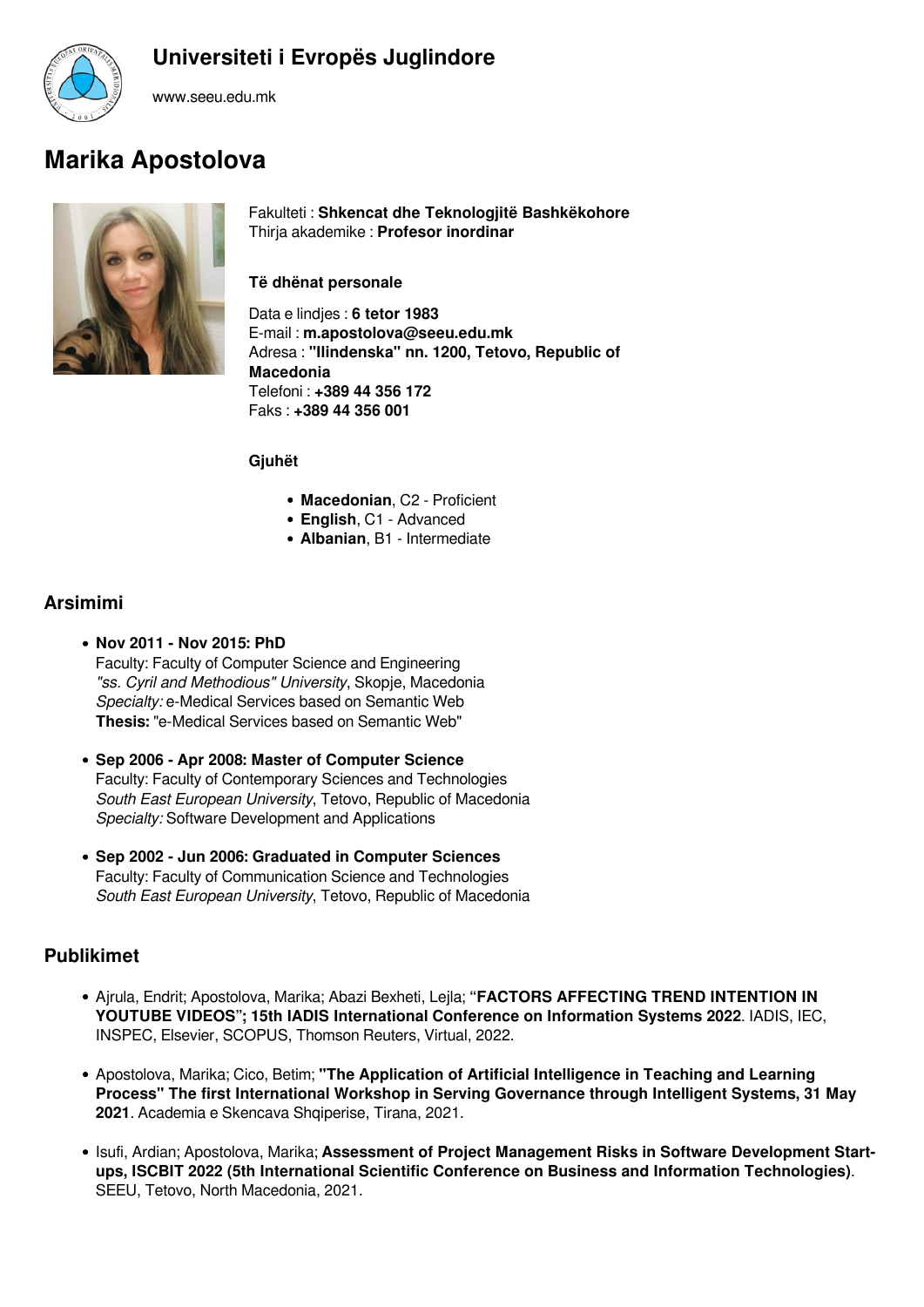- **Kostoski, Stefan; Apostolova, Marika; Payatron Secure Electronic Transaction Processing System, 10th Mediterranean Conference on Embedded Computing (MECO)**. IEEE, Budva, Montenegro, 2021.
- Capraz, Selcuk; Apostolova, Marika; Snopce, Halil; Abazi-Bexheti, Lejla; **Improving ICT Learning Experiences through Gamification. MECO 2020, The 9th Mediterranean Conference on Embedded Computing** . MECO, IEEE, Budva, Montenegro, 2020.
- Susuri, Arsim; Hamiti, Mentor; Apostolova Trpkovska, Marika; Mollakuqe, Elissa; **LTP-Based Validation of a Modified Linux Real-Time Environment; International Journal on Information Technologies & Security, No. 2 (vol. 11), 2019; Union of Scientists in Bulgaria; ISSN 1313-8251**. 2019.
- Apostolova, Marika; Kajtazi, Arbesa; Abazi-Bexheti, Lejla; Kadriu, Arbana; **Applying data mining and data visualization within the scope of audio data using spotify. In International Association for the Development of the Information Society**. IADIS , Utrecht, Netherlands, 2019.
- Apostolova, Marika; Abazi-Bexheti, Lejla; Sarxhoski, Perica; Doko, Edona; **Digital Literacy in Teaching English as a Foreign Language - Combined EFL and ICT Instruction. 3rd International Scientific Conference on Business and Economics "Transition to Development: Emerging Challenges and Perspectives"**. SEEU, Tetovo, 2019.
- Abazi-Bexheti, Lejla; Kadriu, Arbana; Apostolova, Marika; **Investigating Gender Gap in Computer Science Research Community. In 42nd International convention on information and communication technology, electronics and microelectronics**. MIPRO, Opatija,Croatia, 2019.
- Rustemi, Imet; Apostolova, Marika; Cico, Betim; **MyGitIssues Web Application as a Solution in Dealing with Issues on GitHub. 8th Mediterranean Conference on Embedded Computing (MECO)**. MECO, IEEE, Budva, Montenegro, 2019.
- Trpkovski, Nebojsha; Apostolova Trpkovska, Marika; Koceski, Sreten; **DESIGNING AN EFFECTIVE E-LEARNING COURSE BY USING STRATEGICAL APPROACH; Fenestra, Novelties and trends in the educational process, ISBN 978-608-65861-3-3**. 2018.
- Abazi Bexheti, Lejla; Kadriu, Arbana; Apostolova Trpkovska, Marika; Jajaga, Edmond; Abazi Alili, Hyrije; **LMS Solution: Evidence of Google Classroom Usage in Higher Education**. In *Business Systems Research Journal, The Journal of Society for Advancing Innovation and Research in Economy, e-ISSN: 1847-9375 , pp. 31-43*. 2018.
- Apostolova Trpkovska, Marika; Hamiti, Mentor; Susuri, Arsim; **Ethical Background of Using Modern Internet Technologies as a Medium for Communication in the Educational System in Macedonia; 41st International Convention on Information and Communication Technology, Electronics and Microelectronics (MIPRO)**. IEEE, Opatija, 2018.
- Abazi Bexheti, Lejla; Kadriu, Arbana; Apostolova Trpkovska, Marika; **Self Learning Trends in the Field of Introductory Programming; MIPRO 2018/CE 41st International Convention on Computers in Education**. IEEE, Opatija, 2018.
- Selimi, Neroida; Apostolova Trpkovska, Marika; Abazi Bexheti, Lejla; Fetaji, Majlinda; **Utilization of Customer Relationship Management (CRM) theory, prototype and tools for improved strategic marketing in HE; The 7th Mediterranean Conference on Embedded Computing, MECO 2018**. IEEE, Budva, 2018.
- Abazi-Bexheti, Lejla; Jajaga, Edmond; Abazi-Alili, Hyrije; Kadriu, Arbana; Apostolova-Trpkovska, Marika; **A Google Classroom-Based Learning Management System: Empirical Evidence from SEEU, ENTerprise Research InNOVAtion Conference, Vol. 3, No. 1, ISSN: 1849-7950**. ENTRENOVA, Dubrovnik, Croatia, 2017.
- Apostolova Trpkovska, Marika; Abazi Bexheti, Lejla; Cico, Betim; **Enhancing flipped classroom model implementation, 6th Mediterranean Conference on Embedded Computing (MECO)**. IEEE, Bar, Montenegro, 2017.
- Abazi Bexheti, Lejla; Kadriu, Arbana; Apostolova Trpkovska, Marika; **Quantitative Structured Literature Review of Research on e-Learning. MIPRO 2017, 40th Jubilee International Convention May 22 – 26, 2017 pp:**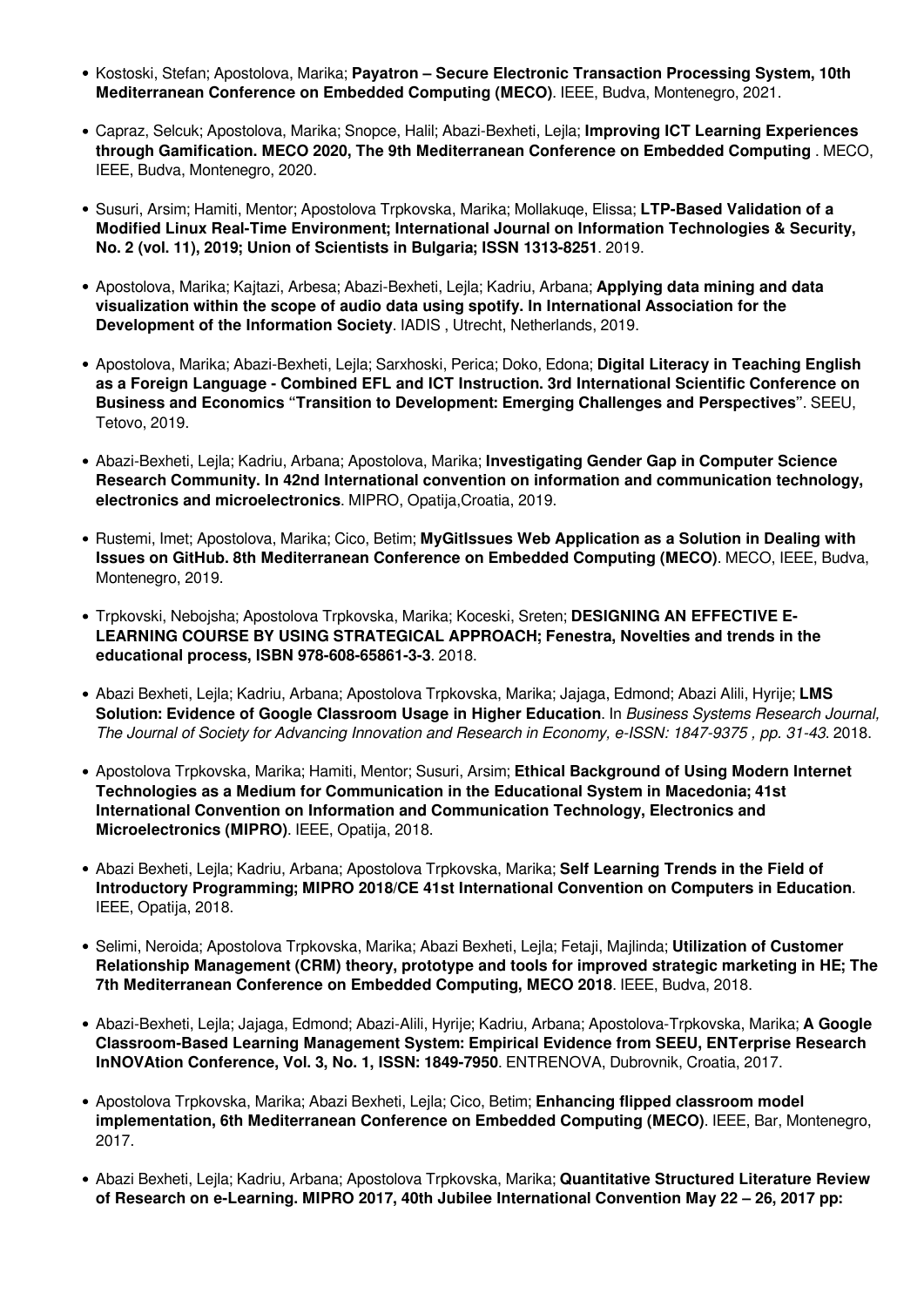**761-765**. MIPRO/IEEE, Opatija, Croatia, 2017.

- Apostolova Trpkovska, Marika; Yildirim Yayilgan, Sule; Besimi, Adrian; **An Integrated Children Disease Prediction Tool within a Special Social Network. Special Topic Conference (STC) of the European Federation for Medical Informatics (EFMI). ISBN: 978-1-61499-633-0. April 2016.**. IOS Press, Paris, 2016.
- Abazi-Bexheti, Lejla; Cico, Betim; Apostolova-Trpkovska, Marika; Ismaili, Burim; **Dimension of E-Learning Usage Based on Level of Studies: The Case of SEE University. International conference on E-Learning, 11-12 September 2015. University of Applied Sciences, Germany**. University of Applied Sciences, Berlin, 2016.
- Abazi-Bexheti, Lejla; Apostolova-Trpkovska, Marika; Kadriu, Arbana; **Migration from in-house LMS to Google Classroom: case of SEEU. 39th International Convention on Information and Communication Technology, MIPRO, Croatia.**. MIPRO, Opatija, 2016.
- Apostolova-Trpkovska, Marika; Cico, Betim; Abazi-Bexheti, Lejla; **Prediction of Children Diseases using Semantics. 5th Mediterranean Conference on Embedded Computing (MECO 2016). IEEE. Montenegro.** . MECO, Bar, 2016.
- Abazi Bexheti, Lejla; Apostolova Trpkovska, Marika; **Learning Management Systems: Trends and Alternatives. Information and Communication Technology, Electronics and Microelectronics (MIPRO). Opatija, IEEE explore. ISBN: 978-953-233-081-6**. IEEE, Opatia, Croatia, 2015.
- Apostolova Trpkovska, Marika; Abazi Bexheti, Lejla; Chorbev, Ivan; Cico, Betim; Stanojevic, Dejan; **Quantitative Research on Using Social Networking Site www.emama.mk as Online Community for Health Purposes. MECO'2015. June 14-18 2015, pp. 432-436, ISBN: 978-1-4799-8998-0**. MECO, IEEE, Budva, Montenegro, 2015.
- Apostolova Trpkovska, Marika; Chorbev, Ivan; Abazi Bexheti, Lejla; Jakovcevski, Bogoljub; **Vaccination Reminder System - Solution for Young Mothers; e-Society 2015; Portugal; ISBN: 978-989-8533-32-6 © 2015** . IADIS Press, Madeira, 2015.
- Apostolova Trpkovska, Marika; Cico, Betim; Chorbev, Ivan; **"Social Network Application for Health Care Delivery", 9th South East European Doctoral Student Conference (DSC 2014)** . The University of Sheffield International Faculty, CITY College, Thessaloniki, 2014.
- Apostolova Trpkovska, Marika; Cico, Betim ; Chorbev, Ivan; **Application of social media in e-health . In Embedded Computing (MECO), 2014 3rd Mediterranean Conference, DOI: 10.1109/MECO.2014.6862726**. IEEE Xplore, Budva, Montenegro, 2014.
- Apostolova Trpkovska, Marika; Cico, Betim ; Chorbev, Ivan; **USING SOCIAL MEDIA TO PREDICT CHILDREN DISEASE OCCURRENCE, pp. 209 - 216. ISBN 978-989-8704-0**. IADIS, Madrid, 2014.
- Apostolova Trpkovska, Marika; **Use of Social Media: Teaching and Learning Through Sharing Knowledge**. In *SEEU Review, Volume 9, Issue 2 (Dec 2013), pp. 61-94*. 2013.
- Apostolova Trpkovska, Marika; **An Overview of Health 2.0 and Semantic Web**. IJCEBS, Dubai, 2013.
- Abazi-Bexheti, Lejla; Apostolova-Trpkovska, Marika ; Kadriu, Arbana ; **Assessment of online teaching and learning**. Center for Higher Education Studies; Creative Commons CC-BY-SA 3.0, Prague, 2013.
- Apostolova-Trpkovska, Marika; Abazi-Bexheti, Lejla; **Concerns and Strategies of Housing the Implementation of E-Medical Services in Macedonia**. Information Technology Interfaces (ITI), Cavtat, 2013.
- Apostolova Trpkovska, Marika; **Measuring and Enhancing the Quality of Online Teaching and Learning**. IJHMS, Dubai, 2013.
- Apostolova-Trpkovska, Marika ; Cico, Betim; **Prototype System for Multiple Sources Multiple Search Techniques Prediction**. EPOKA University, Tirana, 2013.
- Apostolova-Trpkovska, Marika; Abazi-Bexheti, Lejla; Ismaili, Burim ; **Enhancing the Quality of Teaching and Learning through Online Instructions at South East European University**. SEEU, Tetovo, 2012.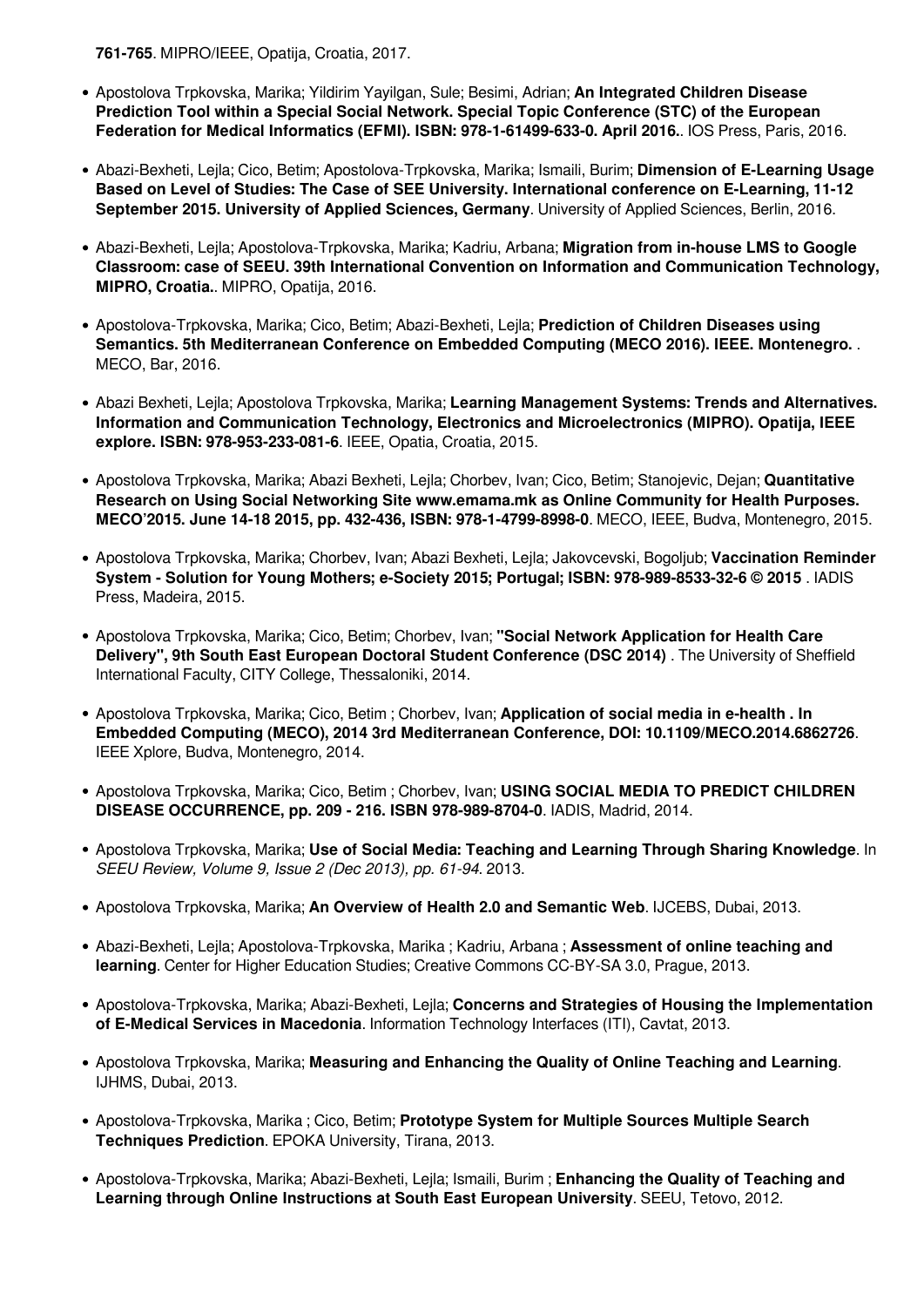- Abazi-Bexheti, Lejla; Apostolova-Trpkovska, Marika; Kadriu, Arbana; **Learning Management Systems: Current Trends and Future Directions**. ASET, Tirana, 2012.
- Apostolova-Trpkovska, Marika; **Study of Social Networks and Its Impact on Patients and Health Care**. IJSINT is a publication of ASET, Tirana, 2012.
- Apostolova Trpkovska, Marika; Chorbev, Ivan; **Study of Social Networks and Their Impact on Patients and Health Care** . ISTI, Tirana, 2012.
- Abazi-Bexheti, Lejla; Apostolova-Trpkovska, Marika; Kadriu, Arbana; **The evaluation of the quality of online courses**. EDULEARN12 / IATED, Barcelona, 2012.
- Apostolova Trpkovska, Marika; **A study of student perceptions on blended and online learning over traditional classroom instruction at South East European University** . ITI, Cavtat, 2011.
- Abazi-Bexheti, Lejla; Apostolova-Trpkovska, Marika; Kadriu, Arbana; **Establishing Distance Education: The tools, challenges and experiences**. WSEAS, Prague, 2011.
- Abazi-Bexheti, Lejla; Apostolova Trpkovska, Marika;Kadriu, Arbana; **Establishing Distance Education: The Tools, Challenges and Experiences.** . WSEAS, Prague, 2011.
- Apostolova Trpkovska, Marika; Ismaili, Burim; **Study about Increasing the Number of Students at South East European University.** . SEEU Review, Tetovo, 2011.
- Apostolova Trpkovska, Marika; **A Study of Information Technology Use Among Students at South East European University. ISBN 978-9989-786-58-7**. ICEST-2010 Conference, Ohrid, 2010.
- Apostolova Trpkovska, Marika; **A Study of the Impact of Information Technologies in Enhancing Learning at South East European University** . ITI, Cavtat, 2010.
- arika, Apostolova Trpkovska; Aferdita, Hamiti; Afrim, Mehmedi; Artan, Luma; Blerim, Sinani; Burim, Ismaili; Eip, Rufati; Ejup, Murtezani; Ferit, idrizi; Lejla, Abazi Bexheti; Lidija, Ivanovska; Rijat, Abdullai; **IT Skills – Overview of Microsoft Office Applications**. SEEU, Tetovo, 2007.

## **Përvoja e punës**

**Nov 2015 - Present : Docent** South East European University, Tetovo, Macedonia *Type of business or sector: Higher Education Main responsibilities: Employed full time as a Docent for the courses: System and Software Engineering, Introduction to Computer Science, Algorithms and Data Structures, Desktop Publishing, Object Oriented Programming, C++ Programming I and II, Software Project Management*

#### **Apr 2008 - Nov 2015: Assistent**

South East European University, Tetovo, Macedonia *Type of business or sector: Higher Education Main responsibilities: Employed full time as a assistant for the courses: System and Software Engineering, Introduction to Computer Science, Algorithms and Data Structures, Desktop Publishing, Object Oriented Programming, C++ Programming I and II*

- **Sep 2008 Sep 2015: Support Administrator for LMS Libri** South East European University, Tetovo, Macedonia *Type of business or sector: Higher Education Main responsibilities: Administration and support of the LIBRI LMS development system for online course management*
- **Sep 2006 Sep 2008: Support Administrator for LMS Angel** South East European University, Tetovo, Macedonia